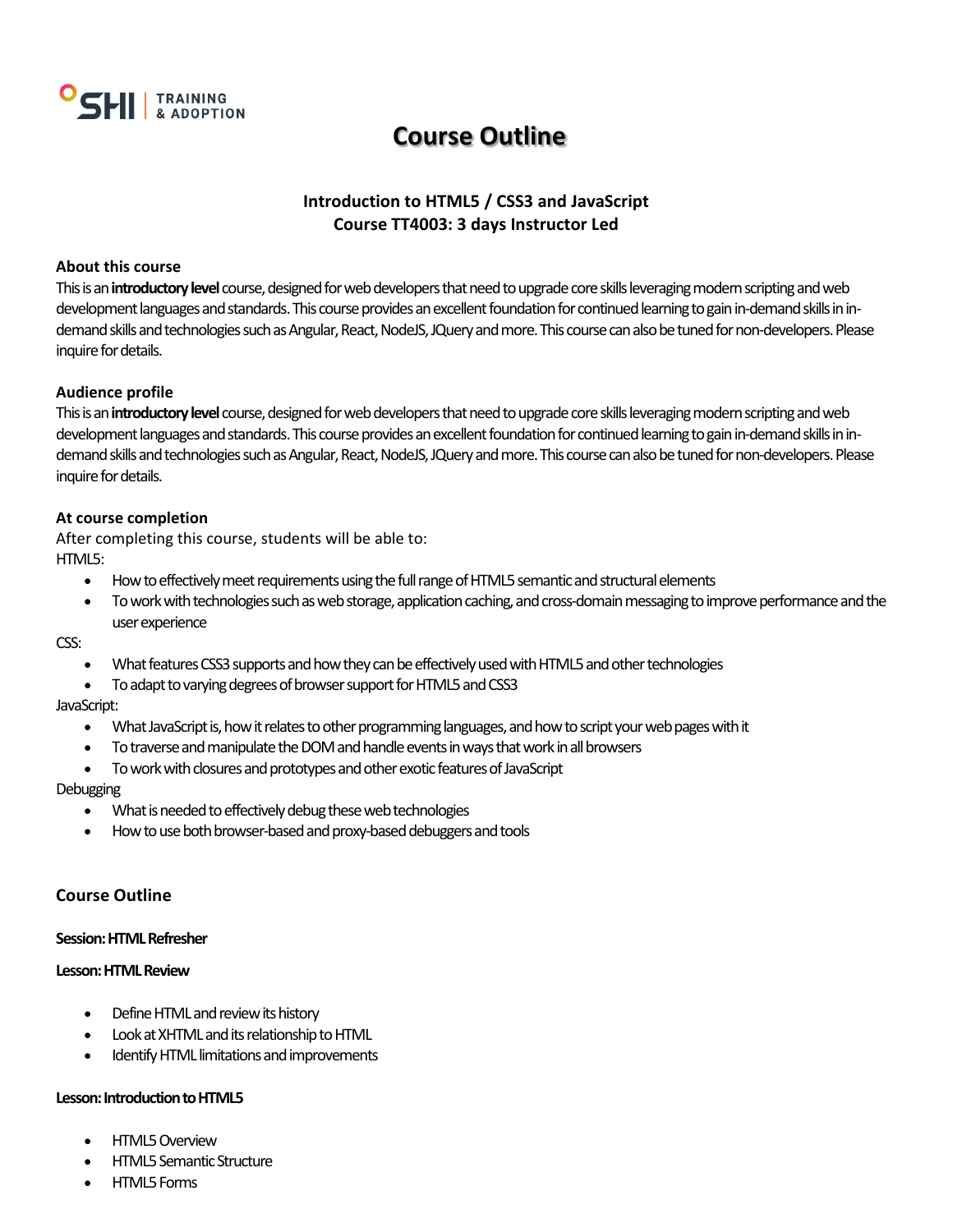

## **Course Outline**

• HTML5 Media Delivery

#### **Session: Introduction to CSS**

#### **Lesson: CSS Basics**

- Learn the basics of CSS
- Meaning of cascading in CSS
- Declaring CSS within your HTML page
- Creating styles in an external CSS file
- Control how to display and position HTML elements
- Overriding standard tag behavior
- Adding new classes
- Using custom classes in your page

## **Lesson: CSS3 Overview**

- What is new in CSS3
- The Advantages of CSS3
- Browser Support for CSS3

## **Lesson: CSS3 Advanced Selectors**

- **Selecting Using Attributes**
- **Selecting Using DOM Structure**
- Complex Selecting using Pseudo-Classes
- Selecting Using UI Components and State

## **Lesson: CSS3 Visual Effects**

- Font Options, Opacity, and Color
- Distributing Content Across Columns
- Working with Borders and Boxes
- Working with Vendor Prefixes
- Functional Techniques

## **Session: Introduction to JavaScript**

## **Lesson: JavaScript Basics**

- JavaScript Defined
- Variables and Operators
- Flow Control and Conditionals

## **Lesson: Debugging Tools**

- Using the strict mode and setting breakpoints
- Browser debugging tools
- Monitoring resource usage and performance